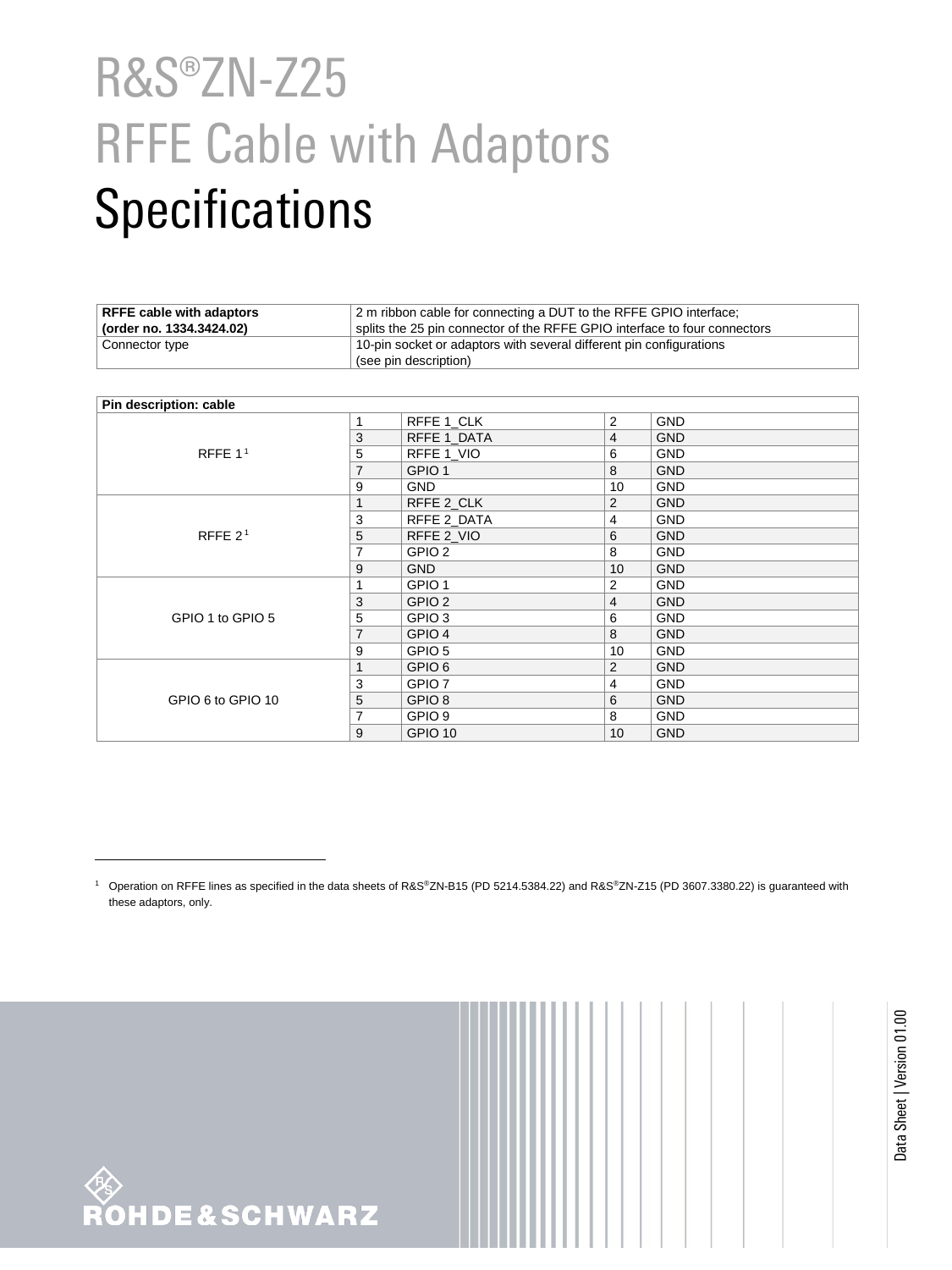| Pin description: adaptors                        |                |                 |                |              |
|--------------------------------------------------|----------------|-----------------|----------------|--------------|
|                                                  | 1              | RFFE 1/2_CLK    | 2              | <b>GND</b>   |
| Adaptor 1<br>10 pin                              | 3              | RFFE 1/2 DATA   | 4              | <b>GND</b>   |
|                                                  | 5              | RFFE 1/2 VIO    | 6              | <b>GND</b>   |
| (connected to RFFE 1 or 2)                       | 7              | <b>GPIO 1/2</b> | 8              | <b>GND</b>   |
|                                                  | 9              | <b>GND</b>      | 10             | <b>GND</b>   |
|                                                  | 1              | <b>GPIO 1/6</b> | 2              | <b>GND</b>   |
| Adaptor 1<br>10 pin                              | 3              | <b>GPIO 2/7</b> | 4              | <b>GND</b>   |
| (connected to GPIO 1 to GPIO 5                   | 5              | <b>GPIO 3/8</b> | 6              | <b>GND</b>   |
| or GPIO 6 to GPIO 10)                            | $\overline{7}$ | GPIO 4/9        | 8              | <b>GND</b>   |
|                                                  | 9              | GPIO 5/0        | 10             | <b>GND</b>   |
|                                                  | 1              | RFFE 1/2_DATA   | 2              | <b>GND</b>   |
| Adaptor 2<br>8 pin<br>(connected to RFFE 1 or 2) | 3              | RFFE 1/2_CLK    | 4              | <b>GND</b>   |
|                                                  | 5              | <b>GPIO 1/2</b> | 6              | <b>GND</b>   |
|                                                  | $\overline{7}$ | RFFE 1/2_VIO    | 8              | <b>GND</b>   |
|                                                  | 1              | <b>GPIO 1/2</b> | $\overline{2}$ | <b>GND</b>   |
|                                                  | 3              | RFFE 1/2_VIO    | $\overline{4}$ | <b>GND</b>   |
| Adaptor 3                                        | 5              | $-NC-$          | 6              | <b>GND</b>   |
| 14 pin                                           | $\overline{7}$ | RFFE 1/2_DATA   | 8              | <b>GND</b>   |
| (connected to RFFE 1 or 2)                       | 9              | $-NC-$          | 10             | <b>GND</b>   |
|                                                  | 11             | RFFE 1/2_CLK    | 12             | <b>GND</b>   |
|                                                  | 13             | $-NC-$          | 14             | <b>GND</b>   |
| Adaptor 4                                        | 1              | <b>GND</b>      | $\overline{2}$ | RFFE 1/2_CLK |
| 6 pin                                            | 3              | RFFE 1/2_DATA   | 4              | RFFE 1/2_VIO |
| (connected to RFFE 1 or 2)                       | 5              | <b>GPIO 1/2</b> | 6              | <b>GND</b>   |

| Adaptors to match the DUT <sup>2</sup> |                                              |                                                                   |  |
|----------------------------------------|----------------------------------------------|-------------------------------------------------------------------|--|
| Adaptor 1                              | <b>DUT</b> connector                         | 10 (2 rows)                                                       |  |
|                                        | gender                                       | male                                                              |  |
|                                        | pitch                                        | 2.54 mm                                                           |  |
|                                        | dimensions adaptor $(H \times W \times L)$   | 12 mm x 24.5 mm x 35 mm                                           |  |
|                                        |                                              | $(0.47 \text{ in} \times 0.96 \text{ in} \times 1.38 \text{ in})$ |  |
|                                        | dimensions connector $(H \times W \times L)$ | 6.4 mm $\times$ 6.4 mm $\times$ 18.1 mm                           |  |
|                                        |                                              | $(0.25 \text{ in} \times 0.25 \text{ in} \times 0.71 \text{ in})$ |  |
|                                        | DUT connector                                | 8 (2 rows)                                                        |  |
| Adaptor 2                              | gender                                       | male                                                              |  |
|                                        | pitch                                        | $2.54$ mm                                                         |  |
|                                        | dimensions adaptor $(H \times W \times L)$   | 12 mm $\times$ 24.5 mm $\times$ 35 mm                             |  |
|                                        |                                              | $(0.47 \text{ in} \times 0.96 \text{ in} \times 1.38 \text{ in})$ |  |
|                                        | dimensions connector $(H \times W \times L)$ | 6.4 mm $\times$ 6.4 mm $\times$ 15.4 mm                           |  |
|                                        |                                              | $(0.25 \text{ in} \times 0.25 \text{ in} \times 0.60 \text{ in})$ |  |
|                                        | <b>DUT</b> connector                         | 14 (2 rows)                                                       |  |
|                                        | gender                                       | male                                                              |  |
|                                        | pitch                                        | $2.54$ mm                                                         |  |
| Adaptor 3                              | dimensions adaptor $(H \times W \times L)$   | 12 mm $\times$ 28 mm $\times$ 35 mm                               |  |
|                                        |                                              | $(0.47 \text{ in} \times 1.10 \text{ in} \times 1.38 \text{ in})$ |  |
|                                        | dimensions connector $(H \times W \times L)$ | 6.4 mm $\times$ 6.4 mm $\times$ 23.1 mm                           |  |
|                                        |                                              | $(0.25 \text{ in} \times 0.25 \text{ in} \times 0.91 \text{ in})$ |  |
| Adaptor 4                              | <b>DUT</b> connector                         | 6 (1 row)                                                         |  |
|                                        | gender                                       | male                                                              |  |
|                                        | pitch                                        | 2.54 mm                                                           |  |
|                                        | dimensions adaptor $(H \times W \times L)$   | 12 mm $\times$ 25 mm $\times$ 31.5 mm                             |  |
|                                        |                                              | $(0.47 \text{ in} \times 0.98 \text{ in} \times 1.24 \text{ in})$ |  |
|                                        | dimensions connector                         | no housing                                                        |  |

| Cable                                       |                                                                                   |
|---------------------------------------------|-----------------------------------------------------------------------------------|
| Type<br>4 x 10-pol ribbon cable             |                                                                                   |
| Length                                      | 2 m (without plugs)                                                               |
| Header dimensions ( $H \times W \times L$ ) | 20 mm $\times$ 53.5 mm $\times$ 30 mm (0.79 in $\times$ 2.11 in $\times$ 1.18 in) |
| Weight                                      | $0.2$ kg $(0.4 \text{ lb})$                                                       |

 $\overline{a}$ 

<sup>2</sup> Max. extra length from adaptors to DUT: 100 mm (3.94 in).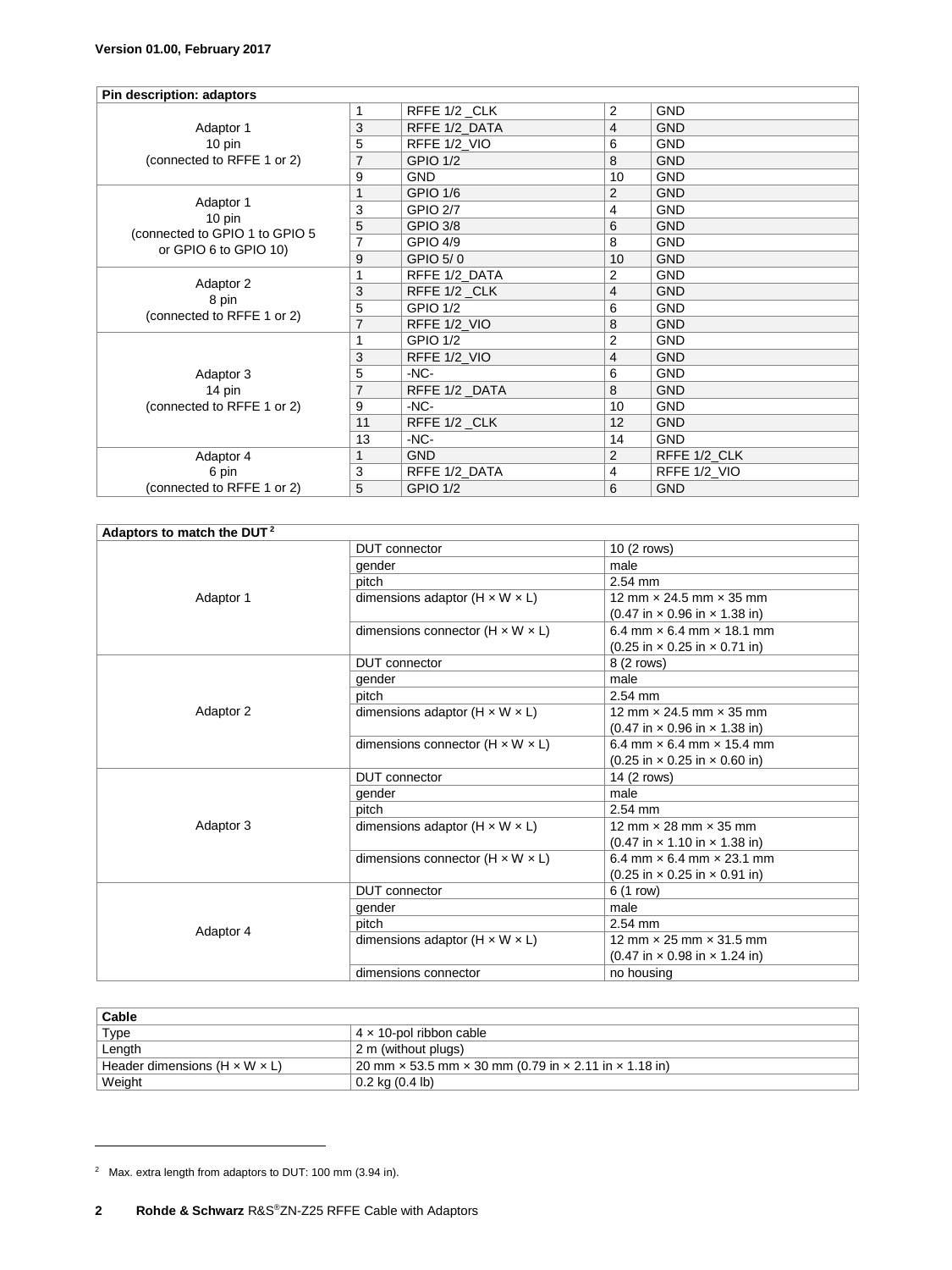## **Ordering information**

| Designation                       | <b>Type</b>               | Order No.    |  |  |  |
|-----------------------------------|---------------------------|--------------|--|--|--|
| <b>RFFE Cable with Adaptors</b>   | R&S®ZN-Z25                | 1334.3424.02 |  |  |  |
| <b>Associated products</b>        |                           |              |  |  |  |
| For R&S®ZNB                       |                           |              |  |  |  |
| <b>RFFE GPIO Interface</b>        | R&S®ZN-B15                | 1323.9355.02 |  |  |  |
| RFFE GPIO Interface, including    | R&S®ZN-B15                | 1323.9355.03 |  |  |  |
| voltage/current measurement       |                           |              |  |  |  |
| For R&S®ZNBT8/20, R&S®ZNB         |                           |              |  |  |  |
| <b>RFFE</b> Interface             | $R\&S^{\circledR}ZN$ -Z15 | 1325.5905.02 |  |  |  |
| RFFE Interface, including         | $R&S^{\otimes}ZN$ -Z15    | 1325.5905.03 |  |  |  |
| voltage/current measurements with |                           |              |  |  |  |
| switchable source resistance      |                           |              |  |  |  |